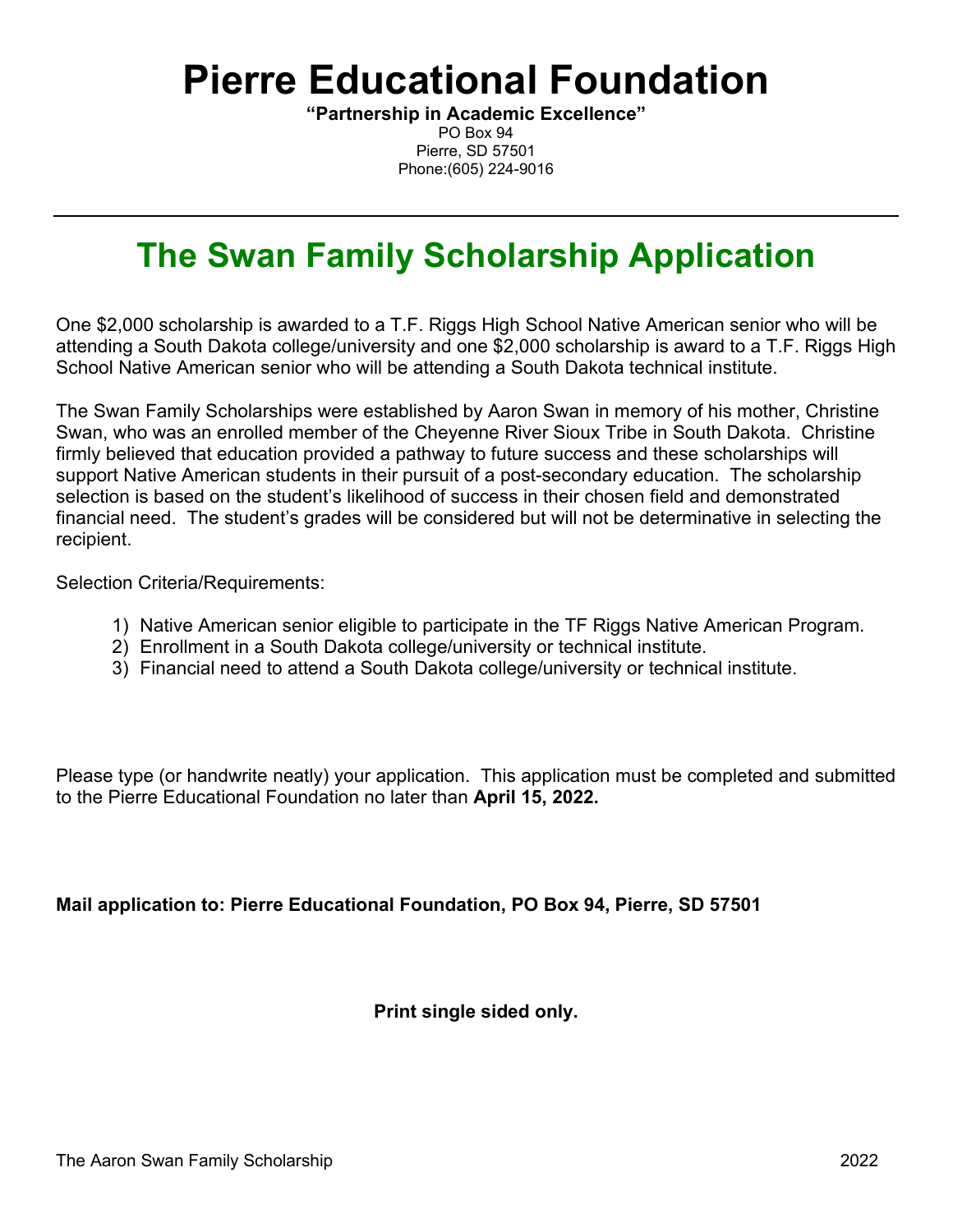### **The Swan Family Scholarship Application**

|                       | Parent's Address: <b>Market and Address and Address and Address and Address and Address and Address and Address and Address and Address and Address and Address and Address and Address and Address and Address and Address and </b> |
|-----------------------|--------------------------------------------------------------------------------------------------------------------------------------------------------------------------------------------------------------------------------------|
|                       |                                                                                                                                                                                                                                      |
| GPA: ________________ | Class Rank: _____________________________                                                                                                                                                                                            |
|                       | Name of college/university or technical/vocational school that you are planning to attend, if known:                                                                                                                                 |
|                       | Area of focus planned for post-secondary education:                                                                                                                                                                                  |
|                       |                                                                                                                                                                                                                                      |

In addition to the questions below, attach the following to your application:

Copy of your high school transcript, including class rank. Unofficial transcript is acceptable.

Two letters of recommendation. Recommendation letters should not be from family members. Only one letter of recommendation can be from school faculty or coaching staff. Other sources of recommendation could be church members, extracurricular contacts, or an employer. Letters should be addressed to the Pierre Educational Foundation Scholarship Selection Committee and must reference the name of the student and the scholarship.

**Please answer the questions thoughtfully and thoroughly. If you need additional space, please attach additional sheets. Your complete answers are appreciated to assist the scholarship committee with their selection.** 

**Print single sided only.**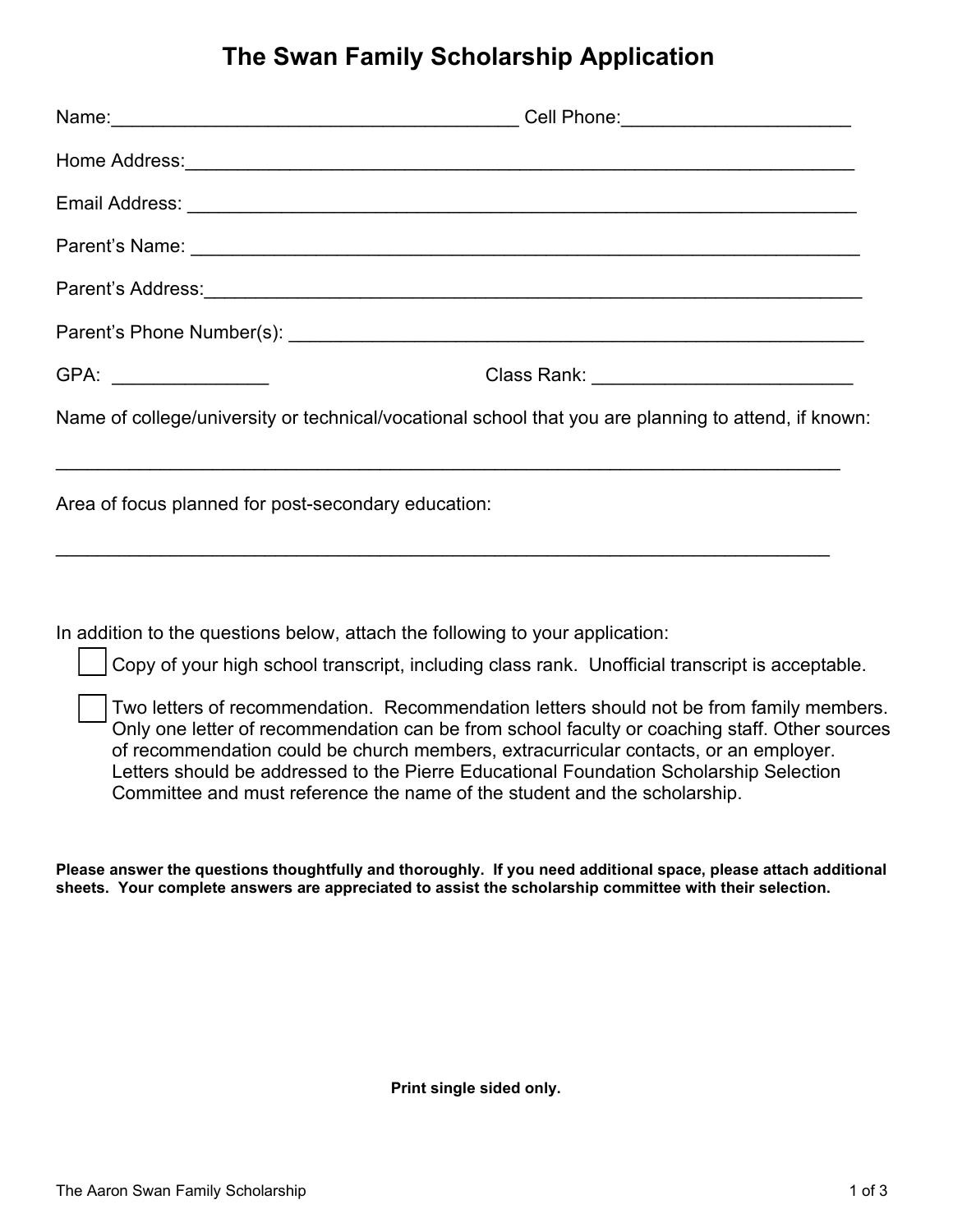**Name\_\_\_\_\_\_\_\_\_\_\_\_\_\_\_\_\_\_\_\_\_\_\_\_\_\_\_\_\_\_\_\_\_**

**1. Post-Graduation Education Plans** (Please state your plans for after graduation).

#### **2. Goals**

(Describe your goals and what you have done in the past and intend to do in the future to achieve your goals. Include any obstacles or challenges that you had while working to achieve the goals you have set for yourself).

#### **3. School Activities**

(Please list your school-based activities. These activities might include offices, positions, years of membership, including both school and extra-curricular activities. Include any awards and/or recognition received and special accomplishments in this area).

#### **4. Community Activities**

(Please list your community activities. These activities might include church activities, servant leadership, volunteering, scouting, etc. Include any awards and/or recognition received and special accomplishments in this area).